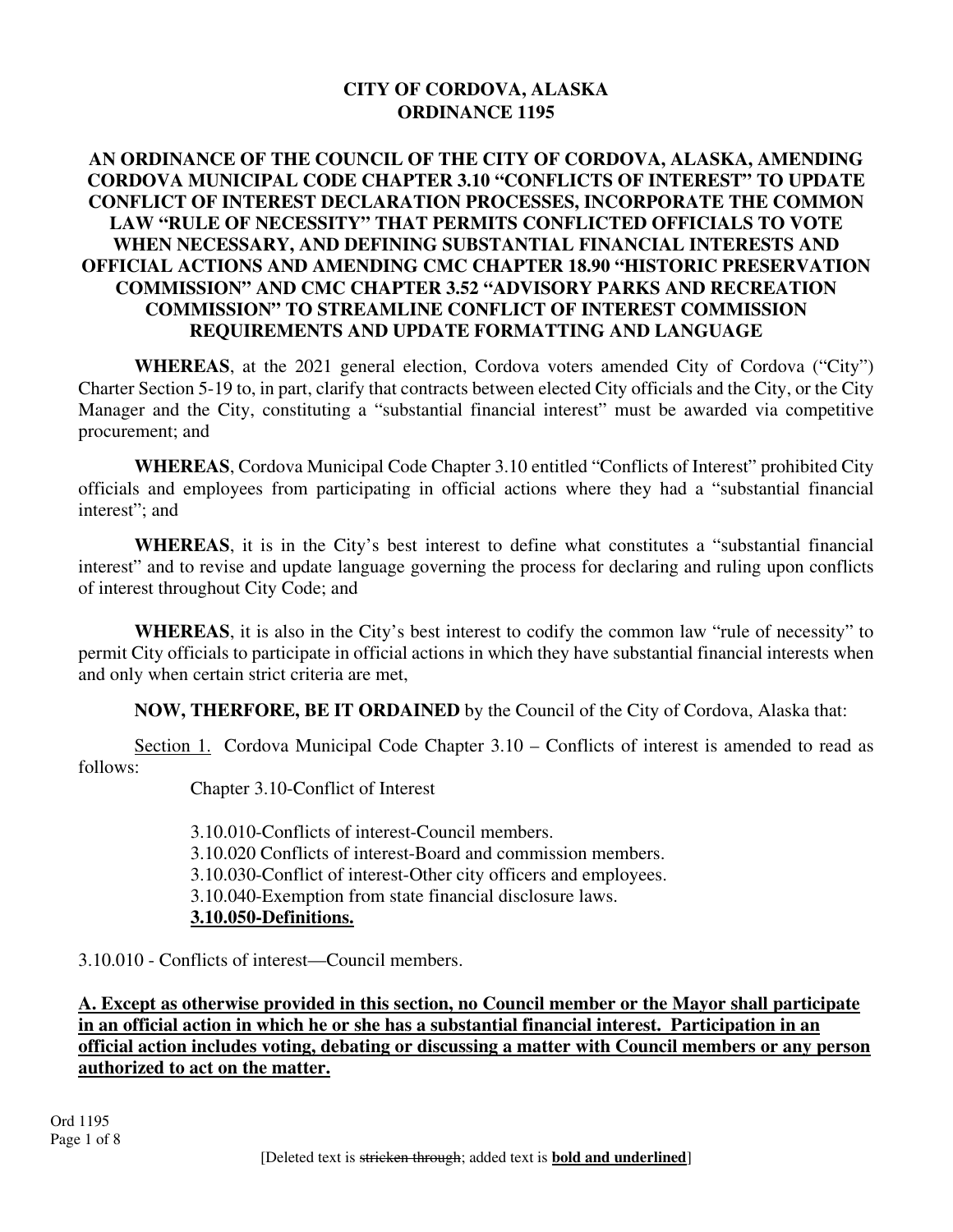**B**A. Immediately after the **C**council approves the agenda at a regular or special meeting, the **M**mayor and each **C**council member shall declare any financial interest in a**n official action** matter appearing on the agenda and ask to be excused from participating in the matter **if the disclosed financial interest is substantial. Any member, and may question whether another Council member or the Mayorsuch** officer has a **substantial** financial interest in **an official action** a matter appearing on the agenda**.** and should be excused from participating in the matter.

**C**B.**Once a financial interest has been disclosed by a Council member, the Mayor shall determine whether or not the interest exists and, if so, if it is substantial. If the Mayor or a Council member discloses a financial interest held by the Mayor, the City Council shall determine if the Mayor has a substantial financial interest.** The mayor shall rule on whether a council member should be excused due to a substantial financial interest.

**D**C.**A determination of the Mayor under this section may be overridden by a majority vote of Council.** The decision of the mayor on whether a council member should be excused due to a substantial financial interest may be overridden by a majority vote of the council, and a majority vote of the council shall determine whether the mayor has a conflict of interest.

D.A council member who has been ruled to have a substantial financial interest in a matter before the council shall not participate in the discussion of the matter or vote on the matter.

E. If the **M**mayor is ruled to have a substantial financial interest in a matter before the council, the **M**mayor shall yield the chair to the **Vice Mayor**vice mayor during the **cC**ouncil discussion and **its** vote on the matter, and shall not participate in the discussion of **or vote on** the matter.

**F. Rule of Necessity. Exceptions to a ruling excusing a Council member from participation shall be made in cases where:**

**1. By reason of being excused for conflicts of interest the number of Council members is reduced to less than the minimum number required to approve the official action;**

 **2. No other body of the City has jurisdiction and authority to take the official action on the matter; and**

**3. The official action cannot be set aside to a later date, within a reasonable time, when Council could obtain the minimum number of members to take action who are not excused for conflicts of interest.**

**When Council determines this exception applies, then all members, except the applicant when the applicant is a Council member, shall participate in the official action.**

**3.10.020 - Conflicts of interest—Board and commission members.**

**A. Except as otherwise provided in this section, a City board or commission member may not participate in an official action in which the member has a substantial financial interest. Participation in an official action includes voting, debating or discussing a matter with members of the body or any person authorized to take official action on the matter.**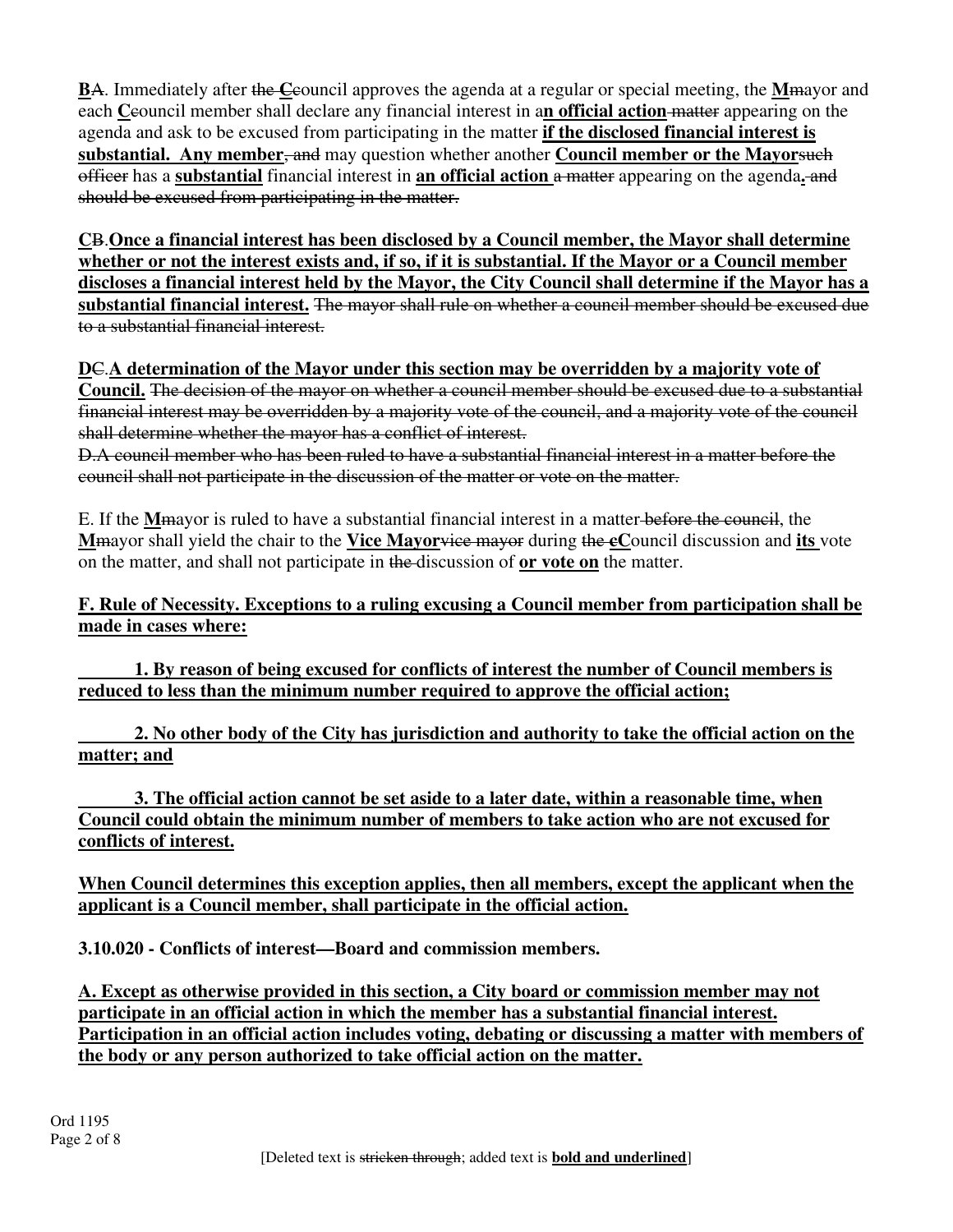**B**A. Immediately after a eity-City board or commission approves the agenda at a regular or special meeting, each member having a financial interest in a**n official action** matter appearing on the agenda shall declare the financial interest and ask to be excused from discussing and voting on the matter **if the**  disclosed financial interest is substantial. Any, and any member may question whether another member has a **substantial** financial interest in **an official action**a matter appearing on the agenda**.** and should be excused from discussing and voting on the matter.

**C**B. **Once a financial interest has been disclosed by a commission or board member, the presiding officer shall determine if the financial interest exists and, if so, whether or not it is substantial.** The presiding officer shall rule on whether a board or commission member should be excused due to a substantial financial interest.

**D**C. The **determination** decision of the presiding officer **under this section** on whether a board or commission member should be excused due to a substantial financial interest may be overridden by a majority vote of the board or commission.

**E**D. A board or commission member who has been ruled to have a substantial financial interest in a matter before the board or commission shall not participate in the discussion of the matter or vote on the matter.

**F. Rule of Necessity. Exceptions to a ruling excusing a member from participation shall be made in cases where:**

**1. By reason of being excused for conflicts of interest the number of members of the commission or board eligible to vote is reduced to less than the minimum number required to approve the official action;**

**2. No other body of the City has jurisdiction and authority to take the official action on the matter; and**

**3. The official action cannot be set aside to a later date, within a reasonable time, when the body could obtain the minimum number of members to take action who are not excused for conflicts of interest.**

**When the body determines this exception applies, then all members, except the applicant when the applicant is a member of the body, shall participate in the official action.**

### **3.10.030 - Conflicts of interest—Other City officers and employees.**

A City officer or employee **may not**, other than a council member or a member of a city board or commission, may not participate in an official action in which the officer or employee has a substantial financial interest.

# **3.10.040 - Exemption from state financial disclosure laws.**

At a special election held on September 2, 1975, the voters of the City approved propositions that exempted the City from the requirements of AS 39.50 Conflict of Interest and AS 15.13 State Election Campaigns.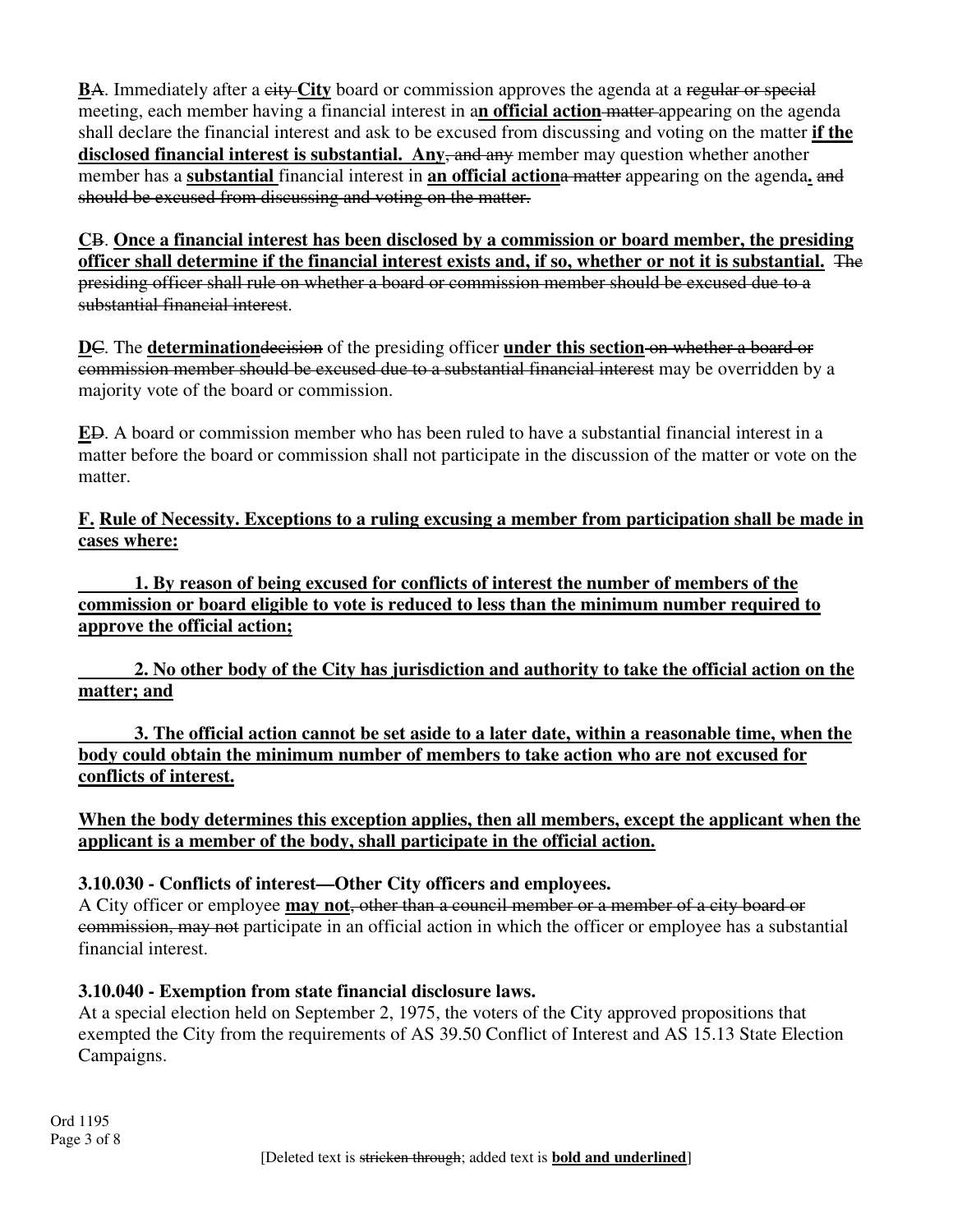### **3.10.050-Definitions**

**As used in this chapter and throughout the City Charter and Code, unless the context otherwise requires, the following terms shall have the meanings set forth in this section:**

**A. "Financial interest" means an interest in or control of an asset or debt or a position in an organization or business held by a person or a member of that person's household which may produce or has produced monetary gain or loss. A "financial interest" does not include any interest or control that is the equivalent of or arises from an interest held by all members of the public or a substantial class of persons to which that person belongs as a member of a profession, occupation, industry, or region. An interest in a membership, appointment or unpaid volunteer position with a nonprofit or public entity is not a "financial interest" unless the position is compensated. A mere stipend for meeting attendance or expenses associated with a volunteer position does not constitute compensation.**

**B. "Official action" means a recommendation, decision, approval, disapproval, vote, or other similar action made while serving as a City Council member, a City commission or board member or as a City employee or officer, including City Manager.**

**C. "Substantial financial interest" means a financial interest that the presiding officer or governing body determines is substantial after weighing the following factors:**

**1. Whether the financial interest is a substantial part of the consideration;**

 **2. Whether the financial interest will be significantly impacted or changed by the outcome of the official action;** 

 **3. Whether the financial interest is immediate and known or attenuated and dependent on factors beyond the official action; and**

 **4. Whether a reasonable person would consider the financial interest significant and would expect a person to take actions and make decisions to protect that financial interest.**

**Notwithstanding these factors, a financial interest that would result in a pecuniary gain or loss exceeding \$5,000 in a single transaction or more than \$10,000 in the aggregate in 12 consecutive months is presumed to be "substantial" unless City Council or the board or commission taking the official action determines that the financial interest under the specific circumstances is not substantial.**

Section 2. Cordova Municipal Code 18.90 – Cordova h**H**istoric p**P**reservation c**C**ommission established, is amended to read as follows:

18.90.010 - Cordova h**H**istoric p**P**reservation c**C**ommission established.

A. There is created a historic preservation commission. **In this chapter, "the Commission" refers to the Cordova Historic Preservation Commission.** The Ceommission shall have seven members which shall consist of one currently sitting **a** member of the Cordova **P**planning **C**commission, one current **a** member of the Cordova **H**historical **S**society, one **a** member selected by the **N**native **V**village of Eyak and four public **additional** members appointed by the **M**mayor and confirmed by **C**the city **C**council. **At least**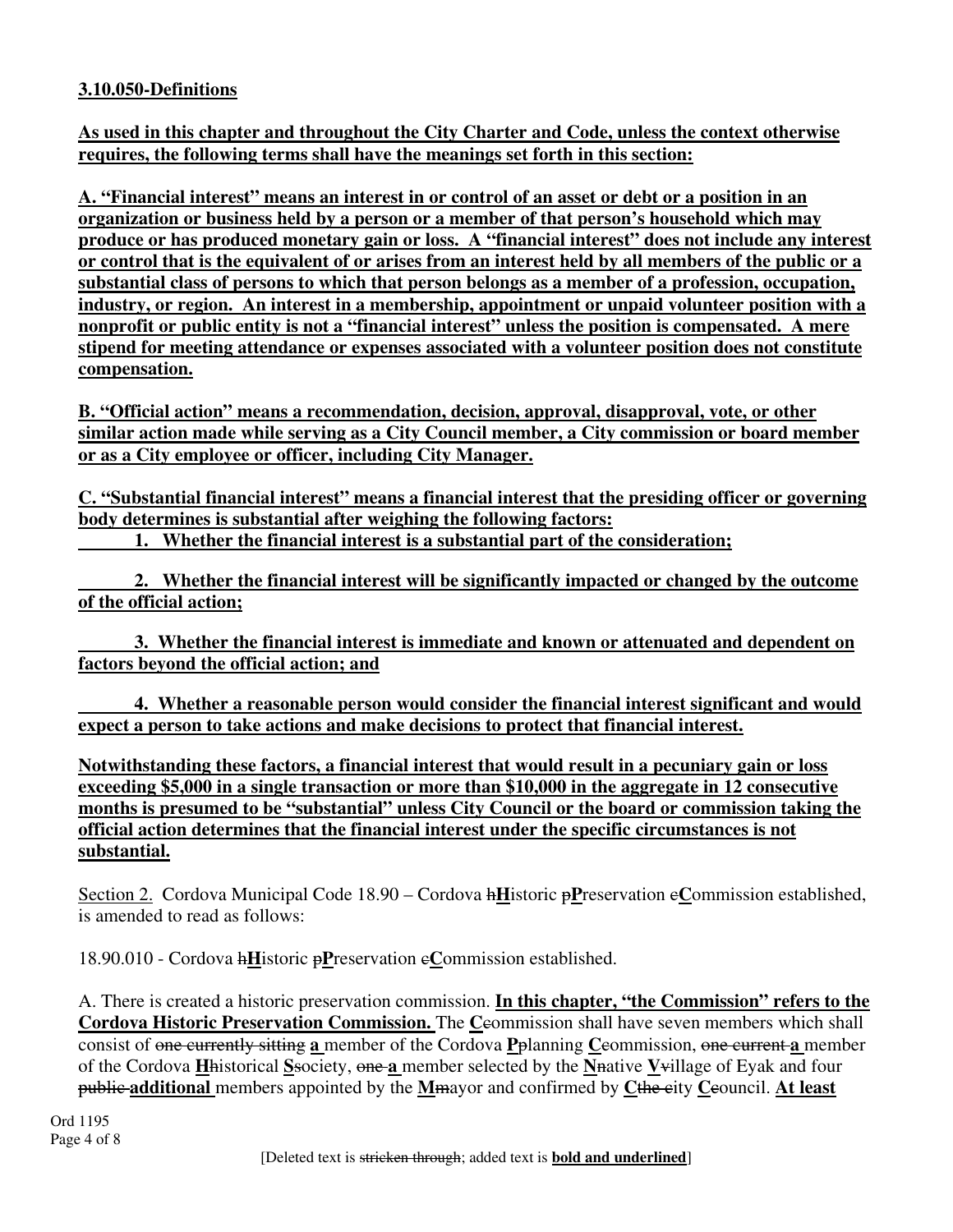**o**One of the **four additional**public members shall be a Cordova resident with a demonstrated interest or knowledge of historic preservation **and three of the additional members** . The final three members shall be professionals, as defined by the National Park Service Regulations, from the disciplines of history, architecture or architectural history, and archaeology.

B. Ex Officio Members. The **M**mayor and the **C**city **M**manager shall be ex officio members of the **C**commission and shall **be permitted to participate in discussions as members of the Commission**  have the privilege of the floor, but **shall not** no right to vote **on matters before the Commission**.

C. Terms of Office. Members of the **C**commission shall be appointed for three-year terms, provided however, that in the first instance two members shall be appointed for one year, two members appointed for two years and three members appointed for three years.

D. Filling of Vacancies. Appointments to fill vacancies shall be for the unexpired term of the vacated position.

Section 3. Cordova Municipal Code 18.90.020 – Cordova historic preservation commission-Officers, is amended to read as follows:

18.90.020 - Cordova h**H**istoric p**P**reservation c**C**ommission—Officers.

A. The **C**commission shall annually organize and elect a chair, vice-chair, and secretary at the first meeting of a new fiscal year.

B. The chair**person** shall preside over the meetings of the **C**commission and shall exercise all powers usually incident to the office and shall **have the power to participate in discussions and vote on all matters before the Commission.**be a voting member with full right to have his vote recorded in all deliberations of the commission.

C. The **V**vice-**C**chair**person** shall assume the duties of the **C**chair in **the Chairperson's**his absence. In case of the absence of both the **C**chair and the **V**vice-**C**chair, the members present may elect a temporary chair for the meeting who shall, during such meeting, have full powers of the **C**chair.

D. The **S**secretary shall be responsible for taking and typing minutes of all meetings of the **C**commission, and for providing the minutes to the **C**eity **C**elerk for distribution and recordkeeping.

Section 4. Cordova Municipal Code 18.90.030 – Cordova h**H**istoric p**P**reservation c**C**ommission-Meetings, is amended to read as follows:

# **18.90.030 - Cordova Historic Preservation Commission—Meetings.**

A. The **C**commission shall meet regularly at a time and place set by the **C**commission. The **C**commission will meet twice a year at a minimum. The commission shall conduct business in accordance with the Open Meeting Laws of Alaska. This includes adequate public notice of all meetings including the meeting time, place and agenda items. **The Commission shall publish notice of the time, place, and agenda items for all meetings.** Notice of postponement of any regular meeting must be given to each member and to the public at least **24**twenty-four hours in advance.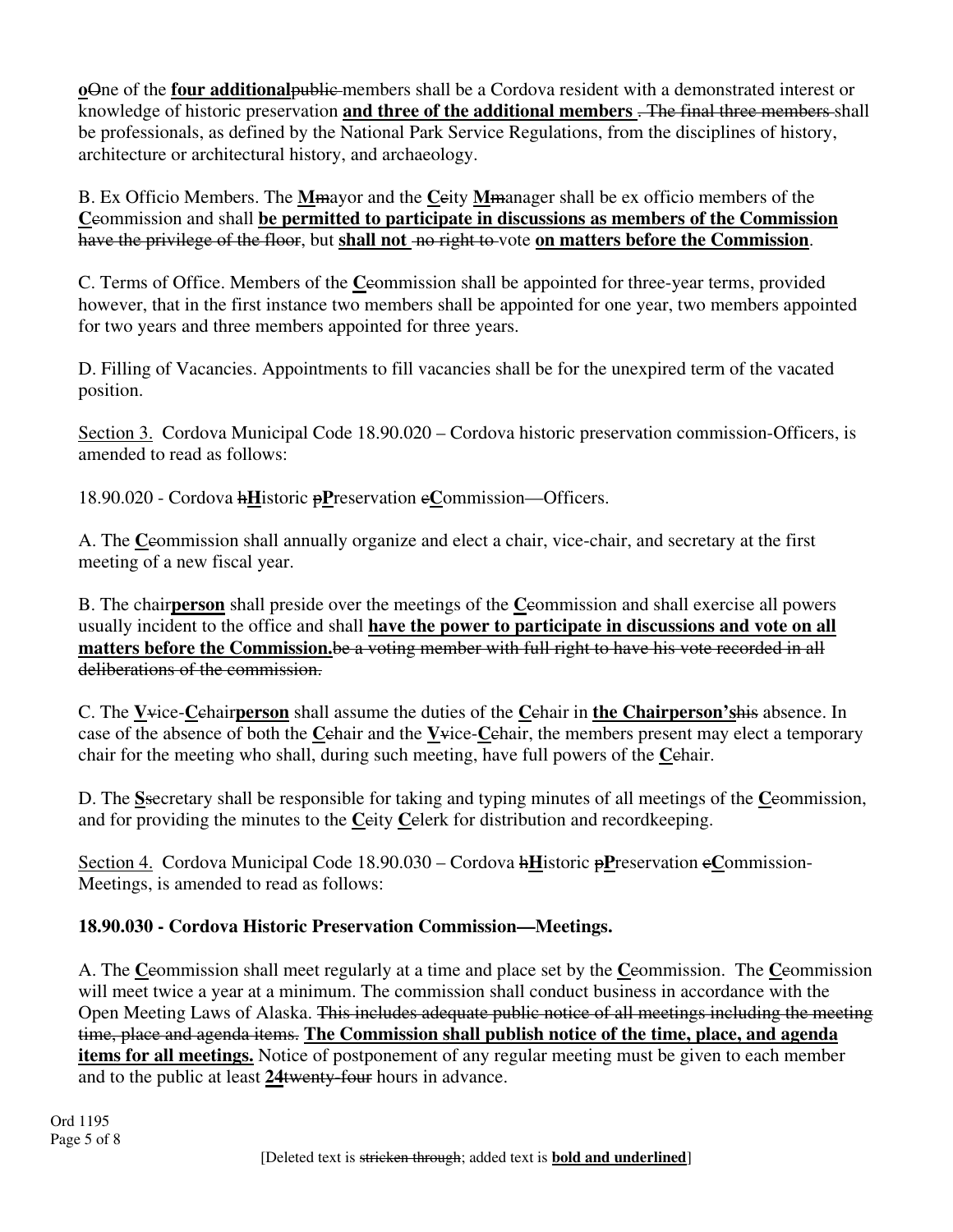B. Special meetings may be called by the **C**chair**person** and at such times as the **C**commission may determine necessary provided that at least **24**twenty-four hours' notice of a special meeting is given to **the public and to** each **Commission** member**s** at **their**his established residence**s** or business**es**, and to the public.

C. The **C**commission shall keep minutes of its proceedings showing the vote on each issue and the number absent or failing to vote. The **C**commission shall keep records of its official actions, all of which shall be filed in the office of the **C**city **C**clerk and shall be kept as a public record.

D. A majority of the membership of the **C**commission shall constitute a quorum for the transaction of business. A public hearing may be opened and comments received without a quorum of the **C**commission present, **and action taken at the next meeting at which a quorum is present. Commission members may participate in and vote on a matter even if they were not present at the public hearing so long as they have been provided the minutes from the public hearing before voting on the matter.**  provided that no action may be taken on any issue until minutes have been received by absent commission members. Action can then be taken at the next meeting. Action can be taken after the public hearing if a quorum is assembled and all members present are informed of the substance of public testimony.

E. The **C**commission shall conduct business using the latest edition of Robert's Rules of Order. All main motions shall be made in the affirmative.

F.Any member who has a substantial personal interest or financial interest of any kind in any questions being voted upon shall identify his interest and declare a possible conflict of interest. He shall not be excused from voting thereon except with the concurrence of the majority of the members present.

**F**G. Any member of the **C**commission anticipating an absence from **C**commission meetings shall so advise the **C**eommission. A member who misses three consecutive regular meetings without prior excuse shall automatically be recommended for replacement to the **M**mayor.

**G**H. All recommendations by the **C**commission to the **P**planning **C**commission or to the **C**city **C**council shall be made by resolution. Resolutions shall be numbered consecutively within each year according to the sequence of approval and shall be signed by the chair and secretary.

**H**I.Rules and procedures of the **C**commission may be amended at any regular or special meeting by a majority vote of the membership of the **C**eommission.

Section 5. Cordova Municipal Code 3.52.010 - Advisory pParks and rRecreation eCommission created, is amended to read as follows:

3.52.010 - Advisory **pP**arks and **rRecreation eCommission created.** 

**The**A Cordova **A**advisory **P**parks and **R**recreation **C**commission is established. **In this chapter, "the Commission" refers to the Cordova Advisory Parks and Recreation Commission.** The **C**commission shall conduct business and have the powers and duties set forth in this chapter. The **C**commission shall have the authority to draft its own by-laws to supplement and carry out the provisions of this chapter. The **P**parks and **R**recreation **D**director shall serve as staff to the **C**commission and in the absence of a **D**director, the **P**planning **D**director shall serve as staff.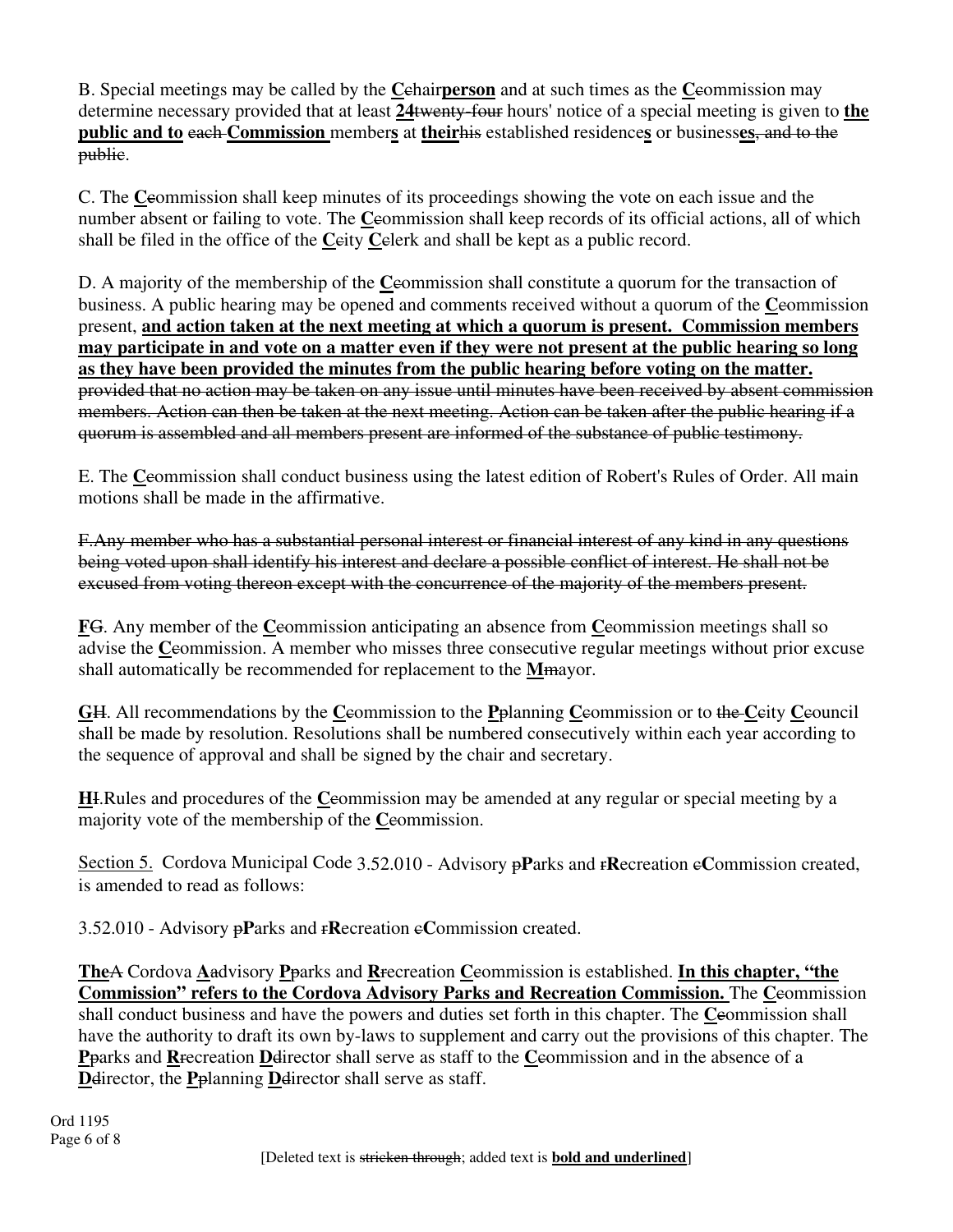Section 6. Cordova Municipal Code 3.52.040 - Advisory parks and recreation commission-Meetings, is amended to read as follows:

3.52.040 - Advisory p**P**arks and r**R**ecreation c**C**ommission—Meetings.

A. The **C**commission shall meet regularly at a time and place set by the **C**commission. The public shall be notified of the **C**commission meeting schedule through the media as required by the Cordova Municipal Code. Notice of postponement of any regular meeting must be given to each **Commission** member in advance.

B. Special meetings may be called by the **C**chair or at such times as the **C**commission may determine necessary provided that at least twenty-four**24**-hour notice of a special meeting is given to **the public and** each **Commission** member at **the member's** his/her established residence or business**.**, and to the public.

C. All meetings of the **C**commission shall be open to the public with the exception of executive sessions. Executive sessions are closed to the public; however, no final action may be taken on any question during an executive session. Executive sessions shall be conducted in strict compliance with state and municipal law.

D. The **C**commission shall keep minutes of its proceedings showing the vote upon each question. The **C**commission shall keep records of its official actions, all of which shall be filed **with the City Clerk**in the office of the city clerk and shall be kept as a public record.

E. A majority of the membership of the **C**commission shall constitute a quorum for the transaction of business. A public hearing may be opened and comments received without a quorum of the **C**commission present, provided that no action be taken on the issue until records of public testimony and any relevant reports have been received by absent **C**eommissioners. Four affirmative votes are needed to pass any motion.

F. The **C**commission shall conduct business using the parliamentary procedures adopted by the **Ceommission in its by-laws.** 

G. Any member who has a substantial personal or financial interest of any kind in any question being voted upon shall identify his/her interest and declare a possible conflict of interest. He/she shall not be excused from voting thereon except with concurrence of the majority of other members present.

GH. All recommendations by the Ceommission to Cthe city Ceouncil shall be made by resolution. Resolutions shall be numbered **consecutively** consequently within each year according to the sequence of approval, shall be signed by the chair and secretary, and the motion adopting the resolution shall show the vote of the **C**eommission members present.

**H**I. The agenda and memorandum for each meeting shall be set by staff at the direction of the **C**chair and shall be available to each member at least twenty-four**24** hours prior to the meeting.

**I**J. Rules and procedures of the **C**commission may be amended at any regular or special meeting by a majority vote of the membership of the **C**commission.